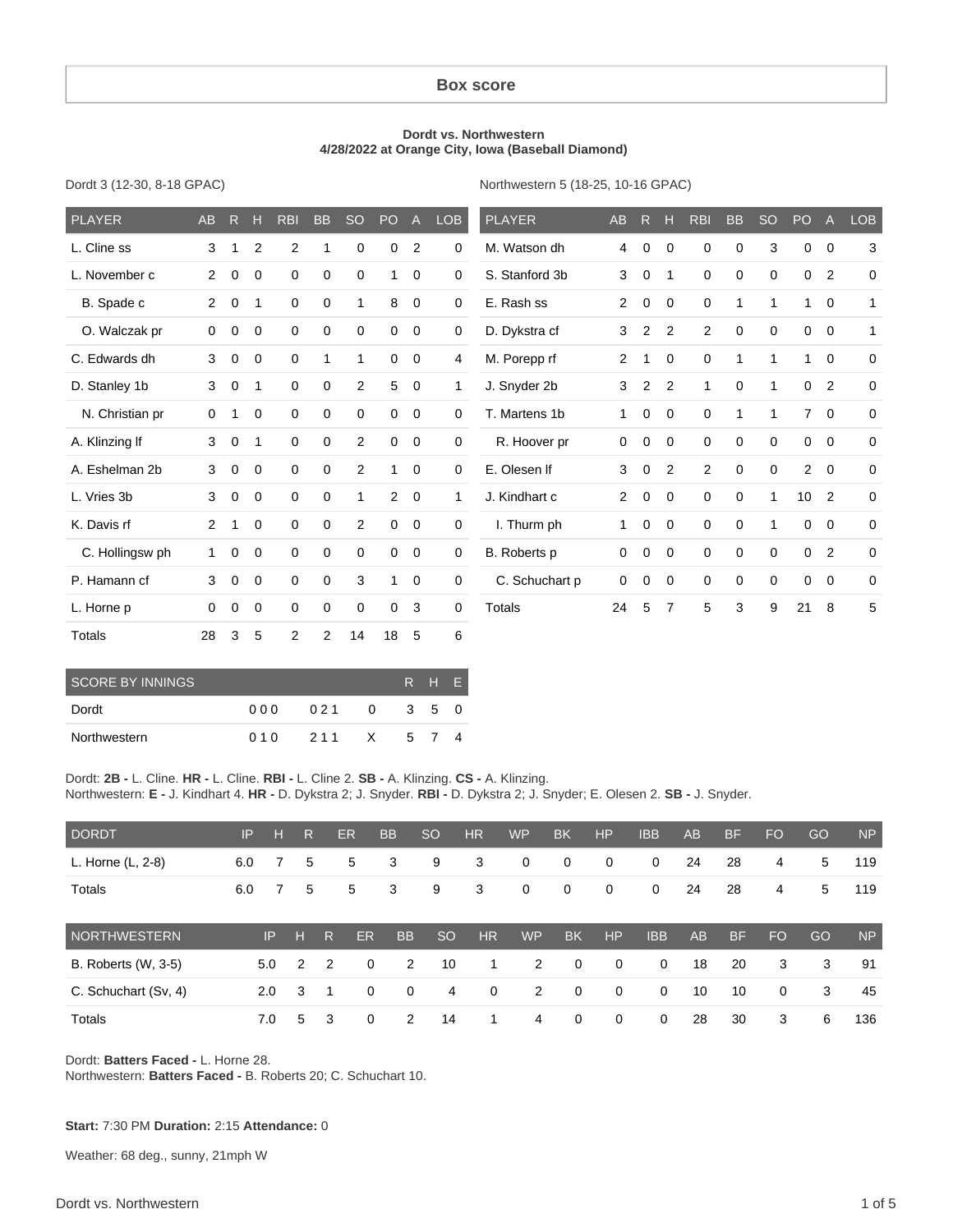# **Scoring Summary**

| <b>INNINGS</b>      | <b>PLAY</b>                                                                                    | $V - H$ |
|---------------------|------------------------------------------------------------------------------------------------|---------|
| Northwestern<br>2nd | J. Snyder homered to right center, RBI.                                                        | $0 - 1$ |
| Northwestern<br>4th | D. Dykstra homered to center field, RBI.                                                       | $0 - 2$ |
| Northwestern<br>4th | E. Olesen singled through the left side, RBI; T. Martens advanced to second; M. Porepp scored. | $0 - 3$ |
| Dordt<br>5th        | L. Cline homered to left field, unearned, 2 RBI; K. Davis scored, unearned.                    | $2 - 3$ |
| Northwestern<br>5th | D. Dykstra homered to right field, RBI.                                                        | $2 - 4$ |
| Dordt<br>6th        | A. Klinzing advanced to third; N. Christian scored on an error by c, unearned.                 | $3 - 4$ |
| Northwestern<br>6th | E. Olesen singled to right center, RBI; J. Snyder scored.                                      | $3 - 5$ |

# **All Plays**

# **Dordt Top of 1st Inning**

| L. Cline grounded out to 3b. (1 out)           |
|------------------------------------------------|
| L. November flied out to rf. (2 out)           |
| C. Edwards walked.                             |
| C. Edwards advanced to second on a wild pitch. |
| D. Stanley struck out swinging. (3 out)        |
|                                                |

**Inning Summary: 0 Runs , 0 Hits , 0 Errors , 1 LOB**

# **Northwestern Bottom of 1st Inning**

|  |  | M. Watson grounded out to ss. (1 out) |  |  |
|--|--|---------------------------------------|--|--|
|--|--|---------------------------------------|--|--|

S. Stanford grounded out to ss. (2 out)

E. Rash walked.

D. Dykstra popped up to 2b. (3 out)

**Inning Summary: 0 Runs , 0 Hits , 0 Errors , 1 LOB**

# **Dordt Top of 2nd Inning**

A. Klinzing singled to left field.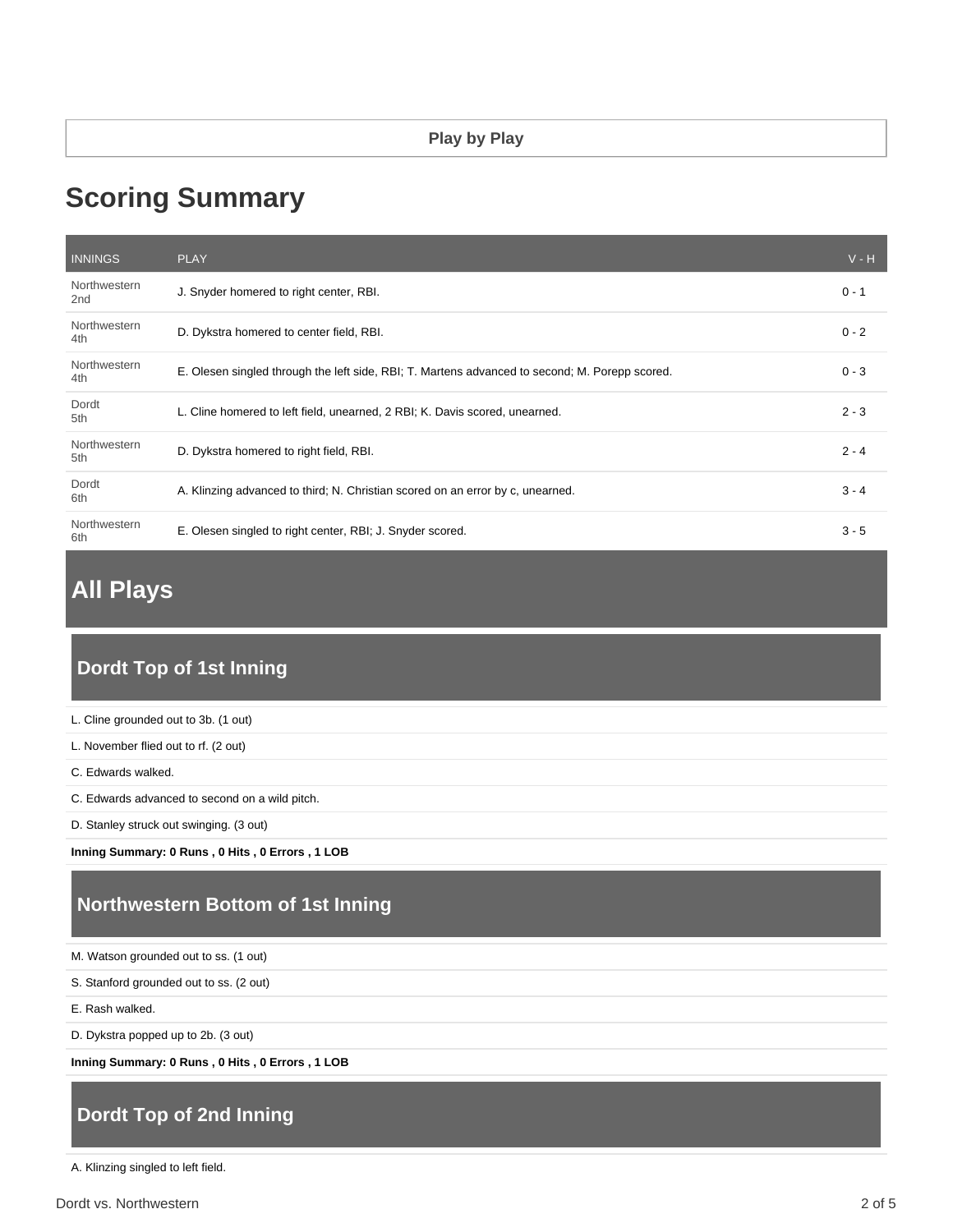A. Klinzing out at second c to ss, caught stealing. (1 out)

A. Eshelman struck out looking. (2 out)

L. Vries grounded out to p. (3 out)

**Inning Summary: 0 Runs , 1 Hits , 0 Errors , 0 LOB**

#### **Northwestern Bottom of 2nd Inning**

M. Porepp grounded out to p. (1 out)

**J. Snyder homered to right center, RBI.**

T. Martens struck out swinging. (2 out)

E. Olesen fouled out to 3b. (3 out)

**Inning Summary: 1 Runs , 1 Hits , 0 Errors , 0 LOB**

## **Dordt Top of 3rd Inning**

K. Davis struck out swinging. (1 out)

P. Hamann struck out swinging, reached first on an error by c.

L. Cline walked; P. Hamann advanced to second.

L. Cline advanced to second on a wild pitch; P. Hamann advanced to third on a wild pitch.

L. November grounded out to p. (2 out)

C. Edwards flied out to lf. (3 out)

**Inning Summary: 0 Runs , 0 Hits , 1 Errors , 2 LOB**

## **Northwestern Bottom of 3rd Inning**

B. Spade to c for L. November.

J. Kindhart struck out swinging. (1 out)

M. Watson struck out looking. (2 out)

S. Stanford singled to shortstop.

E. Rash struck out swinging. (3 out)

**Inning Summary: 0 Runs , 1 Hits , 0 Errors , 1 LOB**

## **Dordt Top of 4th Inning**

D. Stanley struck out swinging. (1 out)

A. Klinzing struck out swinging. (2 out)

A. Eshelman flied out to lf to center field. (3 out)

**Inning Summary: 0 Runs , 0 Hits , 0 Errors , 0 LOB**

#### **Northwestern Bottom of 4th Inning**

**D. Dykstra homered to center field, RBI.**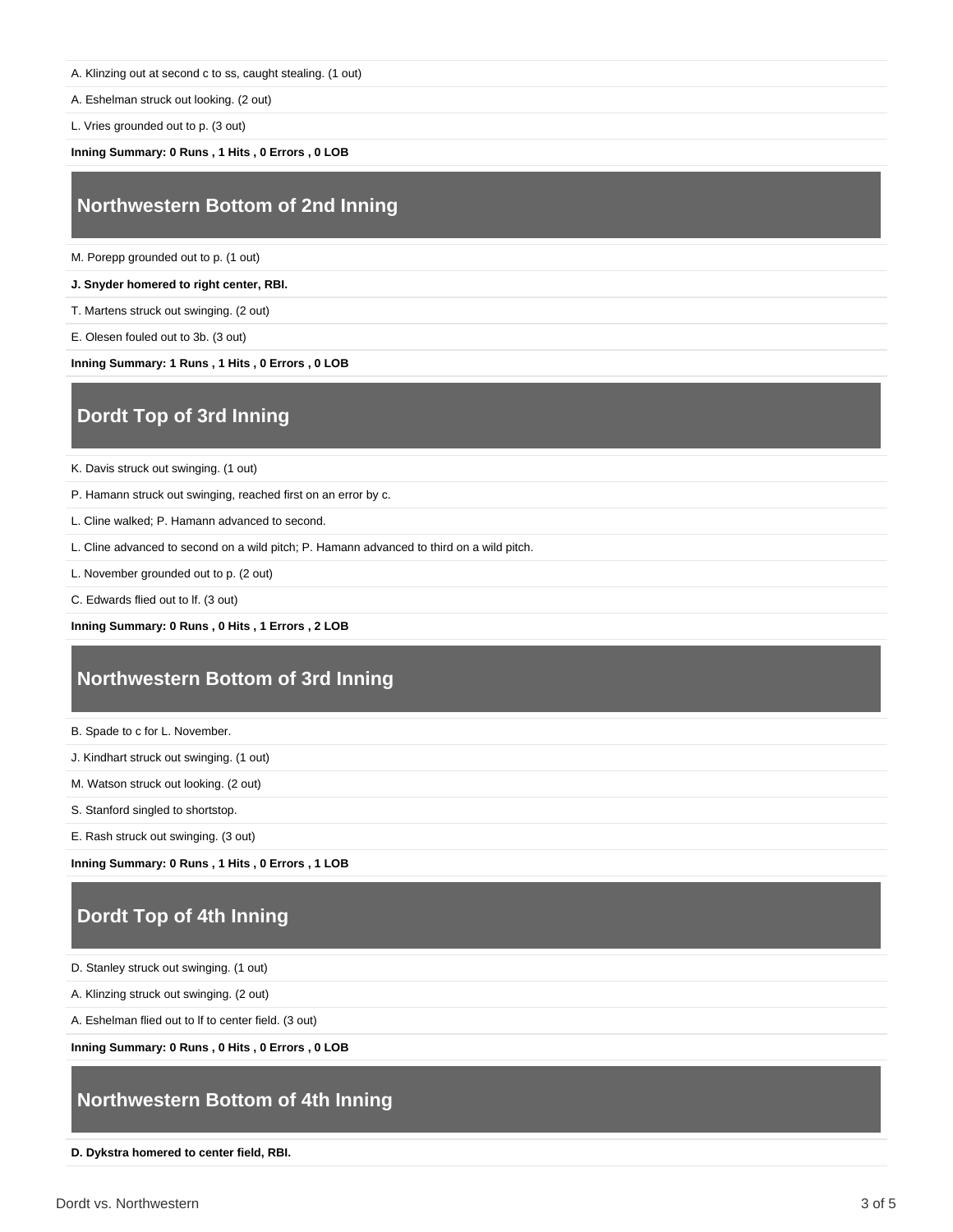#### M. Porepp walked.

J. Snyder struck out swinging. (1 out)

T. Martens walked; M. Porepp advanced to second.

**E. Olesen singled through the left side, RBI; T. Martens advanced to second; M. Porepp scored.**

I. Thurm pinch hit for J. Kindhart.

I. Thurm struck out swinging. (2 out)

R. Hoover pinch ran for T. Martens.

M. Watson struck out swinging. (3 out)

**Inning Summary: 2 Runs , 2 Hits , 0 Errors , 2 LOB**

# **Dordt Top of 5th Inning**

T. Martens to 1b for R. Hoover.

J. Kindhart to c for I. Thurm.

L. Vries struck out swinging. (1 out)

K. Davis struck out swinging, reached first on an error by c.

P. Hamann struck out swinging. (2 out)

**L. Cline homered to left field, unearned, 2 RBI; K. Davis scored, unearned.**

B. Spade struck out looking. (3 out)

**Inning Summary: 2 Runs , 1 Hits , 1 Errors , 0 LOB**

## **Northwestern Bottom of 5th Inning**

S. Stanford flied out to cf. (1 out)

E. Rash grounded out to p. (2 out)

**D. Dykstra homered to right field, RBI.**

M. Porepp struck out looking. (3 out)

**Inning Summary: 1 Runs , 1 Hits , 0 Errors , 0 LOB**

# **Dordt Top of 6th Inning**

C. Schuchart to p for B. Roberts.

C. Edwards struck out swinging. (1 out)

D. Stanley singled to left field.

N. Christian pinch ran for D. Stanley.

N. Christian advanced to second on a wild pitch.

A. Klinzing struck out swinging, reached first on an error by c; N. Christian advanced to third on a wild pitch.

A. Klinzing stole second.

**A. Klinzing advanced to third; N. Christian scored on an error by c, unearned.**

A. Eshelman struck out swinging, out at first c to 1b. (2 out)

L. Vries grounded out to 2b. (3 out)

**Inning Summary: 1 Runs , 1 Hits , 2 Errors , 1 LOB**